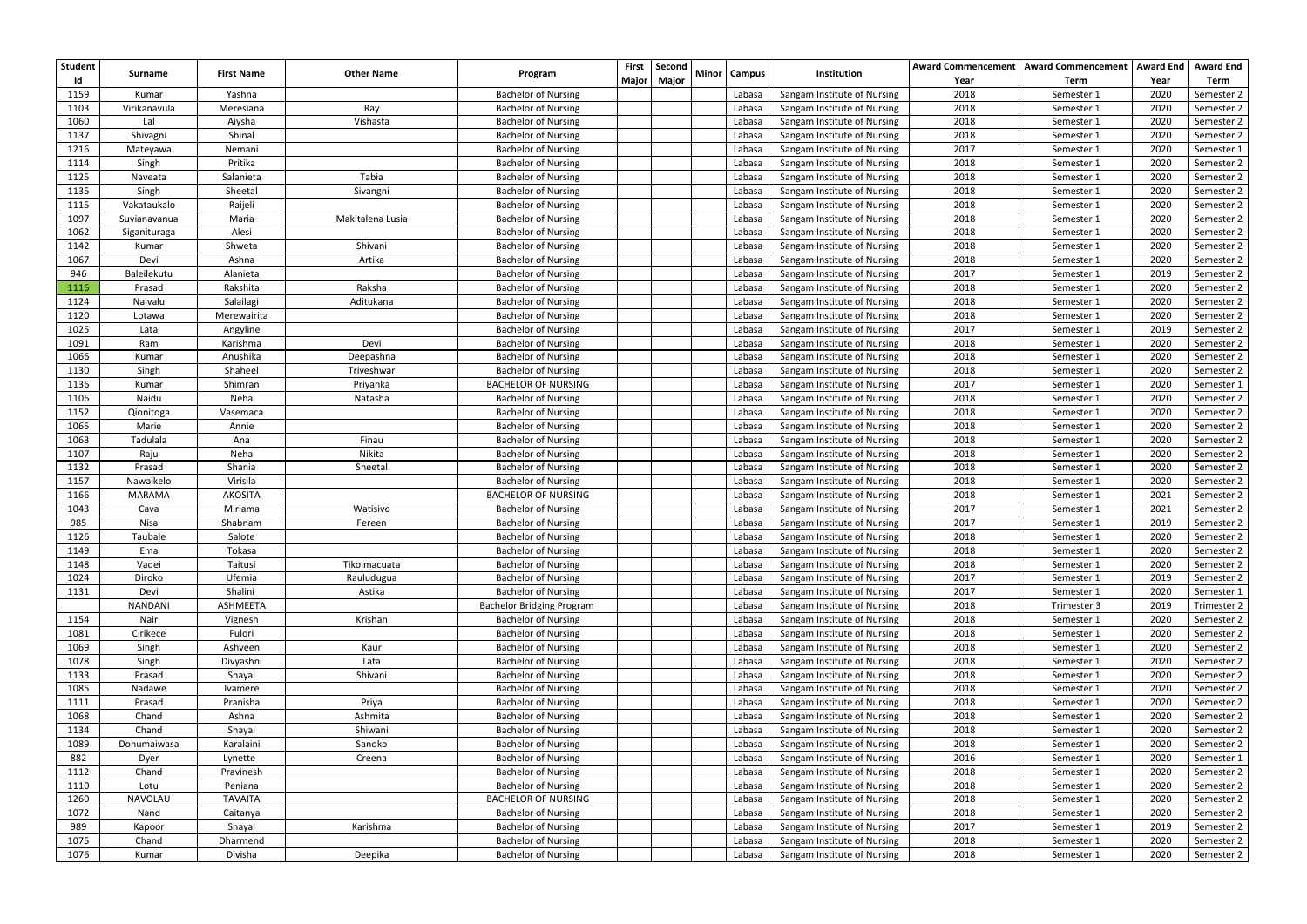| 1041 | Kumar           | Risa          | Angelin              | <b>Bachelor of Nursing</b> | Labasa | Sangam Institute of Nursing | 2017 | Semester 1               | 2019 | Semester 2 |
|------|-----------------|---------------|----------------------|----------------------------|--------|-----------------------------|------|--------------------------|------|------------|
| 1144 | Maharaj         | Srishti       |                      | <b>Bachelor of Nursing</b> | Labasa | Sangam Institute of Nursing | 2018 | Semester 1               | 2020 | Semester 2 |
| 1064 | Baleicakau      | Anaseini      | Tikinimasei          | <b>Bachelor of Nursing</b> | Labasa | Sangam Institute of Nursing | 2018 | Semester 1               | 2020 | Semester 2 |
| 1086 |                 | Jaishika      | Priya                | <b>Bachelor of Nursing</b> | Labasa | Sangam Institute of Nursing | 2018 |                          | 2020 | Semester 2 |
| 1151 | Narayan<br>Raju | Upashna       | Radhika              | <b>Bachelor of Nursing</b> | Labasa | Sangam Institute of Nursing | 2017 | Semester 1<br>Semester 1 | 2020 | Semester 1 |
|      |                 |               |                      |                            |        |                             |      |                          |      |            |
| 1143 | Deo             | Shyna         | Shalveena            | <b>Bachelor of Nursing</b> | Labasa | Sangam Institute of Nursing | 2018 | Semester 1               | 2020 | Semester 2 |
| 1123 | Mills           | Rosemary      | Laisani              | <b>Bachelor of Nursing</b> | Labasa | Sangam Institute of Nursing | 2018 | Semester 1               | 2020 | Semester 2 |
| 1160 | Bi              | Zakia         | Zareen               | <b>Bachelor of Nursing</b> | Labasa | Sangam Institute of Nursing | 2018 | Semester 1               | 2020 | Semester 2 |
| 1101 | Waqabaca        | Mele          |                      | <b>Bachelor of Nursing</b> | Labasa | Sangam Institute of Nursing | 2018 | Semester 1               | 2020 | Semester 2 |
| 1100 | Tuiwainikai     | Marica        |                      | <b>Bachelor of Nursing</b> | Labasa | Sangam Institute of Nursing | 2018 | Semester 1               | 2020 | Semester 2 |
| 1080 | Swamy           | Edwina        | Kathryn Snehha       | <b>Bachelor of Nursing</b> | Labasa | Sangam Institute of Nursing | 2018 | Semester 1               | 2020 | Semester 2 |
| 1128 | Davelevu        | Selai         | Diroko               | <b>Bachelor of Nursing</b> | Labasa | Sangam Institute of Nursing | 2018 | Semester 1               | 2020 | Semester 2 |
| 1141 | Kumar           | Shweta        | Shital               | <b>Bachelor of Nursing</b> | Labasa | Sangam Institute of Nursing | 2018 | Semester 1               | 2020 | Semester 2 |
| 1098 | Nagoru          | Maria         | Rosa                 | <b>Bachelor of Nursing</b> | Labasa | Sangam Institute of Nursing | 2018 | Semester 1               | 2020 | Semester 2 |
| 1122 | Shah            | Razia         | Razmine              | <b>Bachelor of Nursing</b> | Labasa | Sangam Institute of Nursing | 2018 | Semester 1               | 2020 | Semester 2 |
| 1059 | Seruvatu        | Adi           | Mere                 | <b>Bachelor of Nursing</b> | Labasa | Sangam Institute of Nursing | 2018 | Semester 1               | 2020 | Semester 2 |
| 1090 | Ratu            | Karalaini     |                      | <b>Bachelor of Nursing</b> | Labasa | Sangam Institute of Nursing | 2018 | Semester 1               | 2020 | Semester 2 |
| 1158 | Saigal          | Yalsha        | Yakshi               | <b>Bachelor of Nursing</b> | Labasa | Sangam Institute of Nursing | 2018 | Semester 1               | 2020 | Semester 2 |
| 1061 | Singh           | Akansha       | Shayal               | <b>Bachelor of Nursing</b> | Labasa | Sangam Institute of Nursing | 2018 | Semester 1               | 2020 | Semester 2 |
| 1079 | Kumar           | Doreen        | Dipshika             | <b>Bachelor of Nursing</b> | Labasa | Sangam Institute of Nursing | 2018 | Semester 1               | 2020 | Semester 2 |
| 1082 | Hanif           | Gulnaz        | Asma                 | <b>Bachelor of Nursing</b> | Labasa | Sangam Institute of Nursing | 2018 | Semester 1               | 2020 | Semester 2 |
| 1161 | Chand           | Achal         | Swastika             | <b>BACHELOR OF NURSING</b> | Labasa | Sangam Institute of Nursing | 2018 | Semester 1               | 2023 | Semester 2 |
| 1150 | Ralawe          | Unaisi        |                      | <b>Bachelor of Nursing</b> | Labasa | Sangam Institute of Nursing | 2018 | Semester 1               | 2020 | Semester 2 |
| 1073 | Kumar           | Daskshina     | Dharpanna            | <b>Bachelor of Nursing</b> | Labasa | Sangam Institute of Nursing | 2018 | Semester 1               | 2020 | Semester 2 |
| 1140 | Rao             | Shweta        | Shalini              | <b>Bachelor of Nursing</b> | Labasa | Sangam Institute of Nursing | 2018 | Semester 1               | 2020 | Semester 2 |
| 1146 | Nagasauwalu     | Taina         |                      | <b>Bachelor of Nursing</b> | Labasa | Sangam Institute of Nursing | 2018 | Semester 1               | 2020 | Semester 2 |
| 1087 | Nasautamata     | Joeli         | Qio                  | <b>Bachelor of Nursing</b> | Labasa | Sangam Institute of Nursing | 2018 | Semester 1               | 2020 | Semester 2 |
| 1156 | Nakauyaca       | Vika          | Ligatabua Cabenalevu | <b>Bachelor of Nursing</b> | Labasa | Sangam Institute of Nursing | 2018 | Semester 1               | 2020 | Semester 2 |
| 1108 | Devi            | Payal         |                      | <b>Bachelor of Nursing</b> | Labasa | Sangam Institute of Nursing | 2018 | Semester 1               | 2020 | Semester 2 |
|      |                 |               |                      |                            |        |                             |      |                          |      |            |
| 1104 | Banuve          | Meri          | Lotau                | <b>Bachelor of Nursing</b> | Labasa | Sangam Institute of Nursing | 2018 | Semester 1               | 2020 | Semester 2 |
| 997  | Cawaru          | Siliva        | Rokomarama Voavoa    | <b>Bachelor of Nursing</b> | Labasa | Sangam Institute of Nursing | 2017 | Semester 1               | 2019 | Semester 2 |
| 1105 | Devi            | Neha          | Shayal               | <b>Bachelor of Nursing</b> | Labasa | Sangam Institute of Nursing | 2018 | Semester 1               | 2020 | Semester 2 |
| 1099 | Lalabalavu      | Marica        |                      | <b>Bachelor of Nursing</b> | Labasa | Sangam Institute of Nursing | 2018 | Semester 1               | 2020 | Semester 2 |
| 1070 | Devi            | Asmeeta       | Anjali               | <b>Bachelor of Nursing</b> | Labasa | Sangam Institute of Nursing | 2018 | Semester 1               | 2020 | Semester 2 |
| 1093 | Rokowati        | Loata         |                      | <b>Bachelor of Nursing</b> | Labasa | Sangam Institute of Nursing | 2018 | Semester 1               | 2020 | Semester 2 |
| 1092 | Lanyon          | Lepani        | Likusuasua           | <b>Bachelor of Nursing</b> | Labasa | Sangam Institute of Nursing | 2018 | Semester 1               | 2020 | Semester 2 |
| 1113 | Sharma          | Pritika       | Payaal               | <b>Bachelor of Nursing</b> | Labasa | Sangam Institute of Nursing | 2018 | Semester 1               | 2020 | Semester 2 |
| 1074 | Raj             | Devika        | Hirdeshni            | <b>Bachelor of Nursing</b> | Labasa | Sangam Institute of Nursing | 2018 | Semester 1               | 2020 | Semester 2 |
| 1048 | Meke            | Sally         | Viva Tuvou           | <b>Bachelor of Nursing</b> | Labasa | Sangam Institute of Nursing | 2017 | Semester 1               | 2019 | Semester 2 |
| 1129 | Lewavuna        | Sera          |                      | <b>Bachelor of Nursing</b> | Labasa | Sangam Institute of Nursing | 2018 | Semester 1               | 2020 | Semester 2 |
| 1145 | Maharaj         | Suneeshal     | Suneha               | <b>Bachelor of Nursing</b> | Labasa | Sangam Institute of Nursing | 2018 | Semester 1               | 2020 | Semester 2 |
| 1032 | Baleimali       | Torika        |                      | <b>Bachelor of Nursing</b> | Labasa | Sangam Institute of Nursing | 2017 | Semester 1               | 2020 | Semester 1 |
| 1095 | Tubeta          | Lusiana       | Maramalevu           | <b>Bachelor of Nursing</b> | Labasa | Sangam Institute of Nursing | 2018 | Semester 1               | 2020 | Semester 2 |
| 1083 | Lavekau         | Hannah        | Sabathai Ilaisa      | <b>Bachelor of Nursing</b> | Labasa | Sangam Institute of Nursing | 2018 | Semester 1               | 2019 | Semester 2 |
| 995  | Kumar           | Shivani       | Dharshana            | <b>Bachelor of Nursing</b> | Labasa | Sangam Institute of Nursing | 2017 | Semester 1               | 2020 | Semester 1 |
| 1153 | Kumar           | Vidya         | Vikashni             | <b>Bachelor of Nursing</b> | Labasa | Sangam Institute of Nursing | 2018 | Semester 1               | 2020 | Semester 2 |
| 1191 | Kumar           | Kajol Kritika |                      | <b>Bachelor of Nursing</b> | Labasa | Sangam Institute of Nursing | 2018 | Semester 1               | 2019 | Semester 2 |
| 1118 | Kumar           | Rani          | Rishika              | <b>Bachelor of Nursing</b> | Labasa | Sangam Institute of Nursing | 2018 | Semester 1               | 2020 | Semester 2 |
| 1102 | Vosayaco        | Mereadani     |                      | <b>Bachelor of Nursing</b> | Labasa | Sangam Institute of Nursing | 2018 | Semester 1               | 2020 | Semester 2 |
| 1117 | Khan            | Ramzan        |                      | <b>Bachelor of Nursing</b> | Labasa | Sangam Institute of Nursing | 2018 | Semester 1               | 2020 | Semester 2 |
| 1121 | Lal             | Raynal        | Rinesh               | <b>Bachelor of Nursing</b> | Labasa | Sangam Institute of Nursing | 2018 | Semester 1               | 2020 | Semester 2 |
| 1077 | Padayachi       | Divyani       | Devika               | <b>Bachelor of Nursing</b> | Labasa | Sangam Institute of Nursing | 2018 | Semester 1               | 2020 | Semester 2 |
| 1094 | Drabula         | Losena        |                      | <b>Bachelor of Nursing</b> | Labasa | Sangam Institute of Nursing | 2018 | Semester 1               | 2020 | Semester 2 |
| 1071 | Kumar           | Bharti        | Vandana              | <b>Bachelor of Nursing</b> | Labasa | Sangam Institute of Nursing | 2018 | Semester 1               | 2020 | Semester 2 |
| 1155 | Kumar           | Vijayata      | Aariti               | <b>Bachelor of Nursing</b> | Labasa | Sangam Institute of Nursing | 2018 | Semester 1               | 2020 | Semester 2 |
| 1109 | Kumari          | Payal         | Koushal              | <b>Bachelor of Nursing</b> | Labasa | Sangam Institute of Nursing | 2018 | Semester 1               | 2020 | Semester 2 |
| 1096 | Waqalevu        | Makereta      |                      | <b>Bachelor of Nursing</b> | Labasa | Sangam Institute of Nursing | 2018 | Semester 1               | 2020 | Semester 2 |
| 1088 | Anjni           | Jotika        |                      | <b>Bachelor of Nursing</b> | Labasa | Sangam Institute of Nursing | 2018 | Semester 1               | 2020 | Semester 2 |
|      |                 |               |                      |                            |        |                             |      |                          |      |            |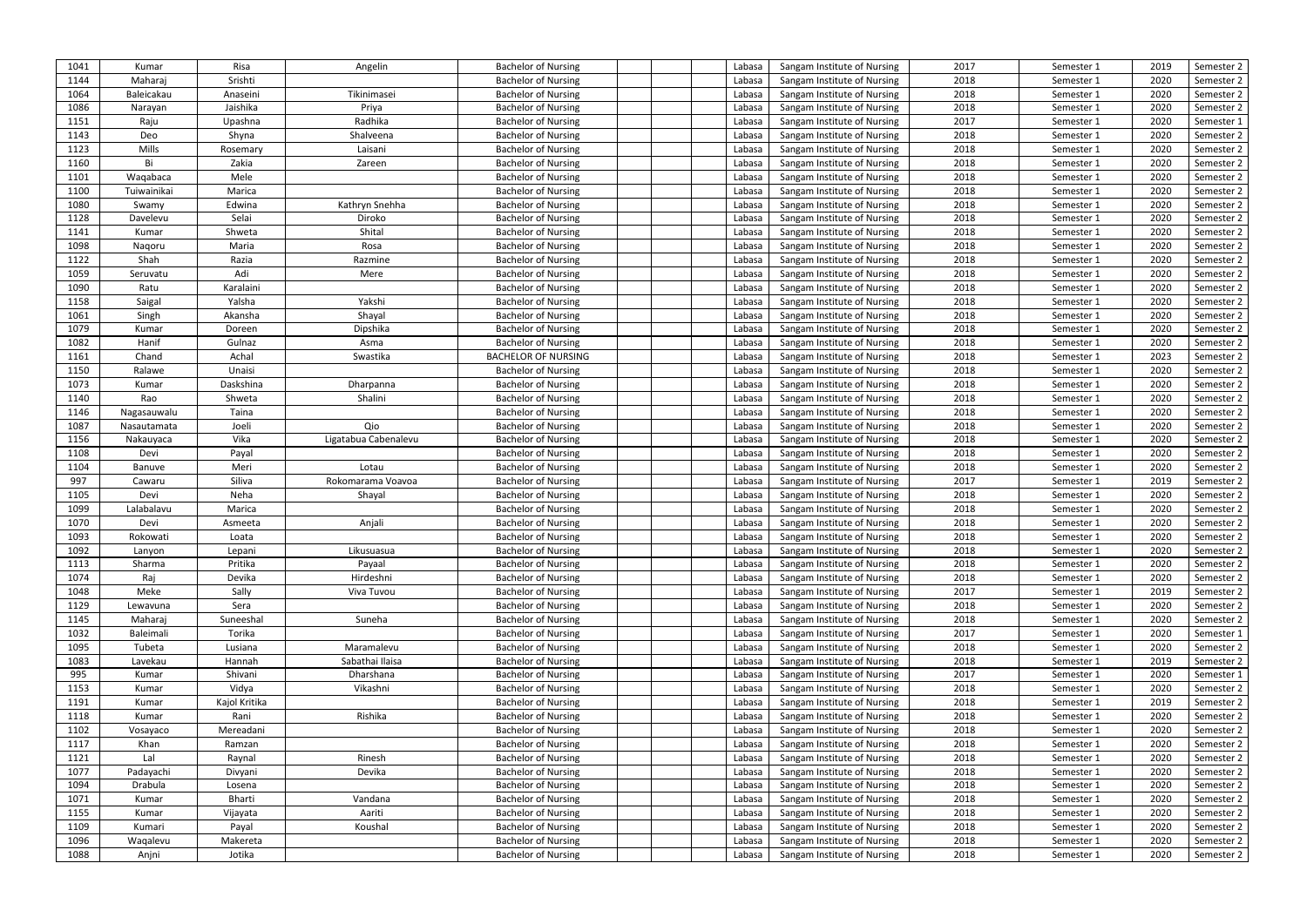| 1119 | Kumar          | Rashna          |                            | <b>Bachelor of Nursing</b>         | Labasa | Sangam Institute of Nursing | 2018 | Semester 1 | 2020 | Semester 2 |
|------|----------------|-----------------|----------------------------|------------------------------------|--------|-----------------------------|------|------------|------|------------|
| 1007 | Pratab         | Nishal          | Vinay                      | <b>Bachelor of Nursing</b>         | Labasa | Sangam Institute of Nursing | 2017 | Semester 1 | 2019 | Semester 2 |
| 1167 | <b>Busa</b>    | Alanieta        | Leian Naoro                | <b>Bachelor In Nursing Science</b> | Labasa | Sangam Institute of Nursing | 2019 | Semester 1 | 2021 | Semester 2 |
| 1194 | Sharma         | Kavita          | Kaushal                    | <b>BACHELOR OF NURSING</b>         | Labasa | Sangam Institute of Nursing | 2019 | Semester 1 | 2021 | Semester 2 |
| 1227 | <b>DEVI</b>    | <b>RESHMI</b>   | <b>NAMRATA</b>             | <b>BACHELOR OF NURSING</b>         | Labasa | Sangam Institute of Nursing | 2019 | Semester 1 | 2021 | Semester 2 |
| 1235 | chand          | seema           | shiwani                    | <b>BACHELOR OF NURSING</b>         | Labasa | Sangam Institute of Nursing | 2019 | Semester 1 | 2021 | Semester 2 |
| 1169 | Mudaliar       | Anjali          |                            | <b>BACHELOR OF NURSING</b>         | Labasa | Sangam Institute of Nursing | 2019 | Semester 1 | 2021 | Semester 2 |
| 1196 | LAL            | <b>KESHMI</b>   | SADHNA                     | <b>Bachelor In Nursing Science</b> | Labasa | Sangam Institute of Nursing | 2019 | Semester 1 | 2021 | Semester 2 |
| 1255 | prasad         | suneha          | shimal                     | <b>BACHELOR OF NURSING</b>         | Labasa | Sangam Institute of Nursing | 2019 | Semester 1 | 2021 | Semester 2 |
| 1229 | singh          | rivashna        | ronita                     | <b>BACHELOR OF NURSING</b>         | Labasa | Sangam Institute of Nursing | 2019 | Semester 1 | 2021 | Semester 2 |
| 1264 | Chand          | Vanshika        |                            | <b>BACHELOR OF NURSING</b>         | Labasa | Sangam Institute of Nursing | 2019 | Semester 1 | 2021 | Semester 2 |
| 1201 | Tuiqawa        | Litia           |                            | <b>BACHELOR OF NURSING</b>         | Labasa | Sangam Institute of Nursing | 2019 | Semester 1 | 2021 | Semester 2 |
| 1218 |                |                 |                            | <b>BACHELOR OF NURSING</b>         |        |                             | 2019 |            | 2021 |            |
|      | watimaisiri    | nomai           |                            |                                    | Labasa | Sangam Institute of Nursing |      | Semester 1 |      | Semester 2 |
| 1263 | Matalau        | Valetino        | Ruge                       | <b>BACHELOR OF NURSING</b>         | Labasa | Sangam Institute of Nursing | 2019 | Semester 1 | 2021 | Semester 2 |
| 1177 | Lata           | Deepa           | Anjali                     | <b>Bachelor In Nursing Science</b> | Labasa | Sangam Institute of Nursing | 2019 | Semester 1 | 2021 | Semester 2 |
| 1248 | Sharma         | Shivnika        | Shavneeta                  | <b>BACHELOR OF NURSING</b>         | Labasa | Sangam Institute of Nursing | 2019 | Semester 1 | 2021 | Semester 2 |
| 1175 | Sanadali       | Atelina         | Domoni                     | <b>BACHELOR OF NURSING</b>         | Labasa | Sangam Institute of Nursing | 2019 | Semester 1 | 2021 | Semester 2 |
| 1219 | sharma         | palvi           | princeshika                | <b>BACHELOR OF NURSING</b>         | Labasa | Sangam Institute of Nursing | 2019 | Semester 1 | 2021 | Semester 2 |
| 1246 | Kumar          | Shivani         |                            | <b>BACHELOR OF NURSING</b>         | Labasa | Sangam Institute of Nursing | 2019 | Semester 1 | 2021 | Semester 2 |
| 1226 | Naidu          | Rashika         | Rachana                    | <b>BACHELOR OF NURSING</b>         | Labasa | Sangam Institute of Nursing | 2019 | Semester 1 | 2021 | Semester 2 |
| 1256 | Deo            | Swashna         | Rashika                    | <b>BACHELOR OF NURSING</b>         | Labasa | Sangam Institute of Nursing | 2019 | Semester 1 | 2021 | Semester 2 |
| 1192 | Chand          | Karishma        | Kritika                    | <b>BACHELOR OF NURSING</b>         | Labasa | Sangam Institute of Nursing | 2019 | Semester 1 | 2021 | Semester 2 |
| 1210 | Masirewa       | Nacanieli       |                            | <b>BACHELOR OF NURSING</b>         | Labasa | Sangam Institute of Nursing | 2019 | Semester 1 | 2021 | Semester 2 |
| 1221 | kumar          | priya           | prithika                   | <b>BACHELOR OF NURSING</b>         | Labasa | Sangam Institute of Nursing | 2019 | Semester 1 | 2021 | Semester 2 |
| 1168 | Kumar          | Angelina        | Evelyn                     | <b>BACHELOR OF NURSING</b>         | Labasa | Sangam Institute of Nursing | 2019 | Semester 1 | 2021 | Semester 2 |
| 1188 | Sharma         | Joshika         | Deo                        | <b>BACHELOR OF NURSING</b>         | Labasa | Sangam Institute of Nursing | 2019 | Semester 1 | 2021 | Semester 2 |
| 1178 | Singh          | Devika          | Jyoti                      | <b>BACHELOR OF NURSING</b>         | Labasa | Sangam Institute of Nursing | 2019 | Semester 1 | 2021 | Semester 2 |
| 1180 | <b>KUMAR</b>   | <b>DIPESHNI</b> | LATA                       | <b>BACHELOR OF NURSING</b>         | Labasa | Sangam Institute of Nursing | 2019 | Semester 1 | 2021 | Semester 2 |
| 1265 | Goundar        | Vansika         |                            | <b>BACHELOR OF NURSING</b>         | Labasa | Sangam Institute of Nursing | 2019 | Semester 1 | 2021 | Semester 2 |
| 1217 | lal            | nicholas        | corwin                     | <b>BACHELOR OF NURSING</b>         | Labasa | Sangam Institute of Nursing | 2019 | Semester 1 | 2021 | Semester 2 |
| 1238 | LEWANILEKUTU   | SENIMERE        |                            | <b>BACHELOR OF NURSING</b>         | Labasa | Sangam Institute of Nursing | 2019 | Semester 1 | 2021 | Semester 2 |
| 1171 | <b>BAUQILI</b> | ARIETA          |                            | <b>BACHELOR OF NURSING</b>         | Labasa | Sangam Institute of Nursing | 2019 | Semester 1 | 2021 | Semester 2 |
|      |                |                 |                            |                                    |        |                             |      |            |      |            |
| 1195 | Duvula         | Kelera          |                            | <b>BACHELOR OF NURSING</b>         | Labasa | Sangam Institute of Nursing | 2019 | Semester 1 | 2021 | Semester 2 |
| 1222 | Naidu          | Priyeshni       | Shiwani                    | <b>BACHELOR OF NURSING</b>         | Labasa | Sangam Institute of Nursing | 2019 | Semester 1 | 2021 | Semester 2 |
| 1200 | Vatukatakata   | Ligorio         |                            | <b>BACHELOR OF NURSING</b>         | Labasa | Sangam Institute of Nursing | 2019 | Semester 1 | 2021 | Semester 2 |
| 1202 | Prasad         | Manisha         | Shivani                    | <b>BACHELOR OF NURSING</b>         | Labasa | Sangam Institute of Nursing | 2019 | Semester 1 | 2021 | Semester 2 |
| 1251 | LAL            | SHYAL           | SWASTIKA                   | <b>BACHELOR OF NURSING</b>         | Labasa | Sangam Institute of Nursing | 2019 | Semester 1 | 2021 | Semester 2 |
| 1203 | Maca           | Mareta          |                            | <b>BACHELOR OF NURSING</b>         | Labasa | Sangam Institute of Nursing | 2019 | Semester 1 | 2021 | Semester 2 |
| 1267 | Kumar          | Vishalni        | Sanjana                    | <b>BACHELOR OF NURSING</b>         | Labasa | Sangam Institute of Nursing | 2019 | Semester 1 | 2021 | Semester 1 |
| 1193 | CHAND          | <b>KAUSHIK</b>  |                            | <b>BACHELOR OF NURSING</b>         | Labasa | Sangam Institute of Nursing | 2019 | Semester 1 | 2021 | Semester 2 |
| 1224 | Kumar          | Raksha          | Riya                       | <b>BACHELOR OF NURSING</b>         | Labasa | Sangam Institute of Nursing | 2019 | Semester 1 | 2021 | Semester 2 |
| 1164 | Matakaca       | Adi             | Tubuna Kalokalodrau Natudu | <b>BACHELOR OF NURSING</b>         | Labasa | Sangam Institute of Nursing | 2019 | Semester 1 | 2021 | Semester 2 |
| 1243 | shiwanjini     | shayal          |                            | <b>BACHELOR OF NURSING</b>         | Labasa | Sangam Institute of Nursing | 2019 | Semester 1 | 2021 | Semester 2 |
| 1261 | Matai          | Teresia         | Muatabu Koula              | <b>BACHELOR OF NURSING</b>         | Labasa | Sangam Institute of Nursing | 2019 | Semester 1 | 2021 | Semester 2 |
| 1163 | BALEDROKADROKA | ADI MARIE       | SELAI                      | <b>BACHELOR OF NURSING</b>         | Labasa | Sangam Institute of Nursing | 2019 | Semester 1 | 2021 | Semester 2 |
| 1249 | Maharaj        | Shriti          | Shitanshu                  | <b>BACHELOR OF NURSING</b>         | Labasa | Sangam Institute of Nursing | 2019 | Semester 1 | 2021 | Semester 2 |
| 1258 | Veretaki       | Takayawa        |                            | <b>BACHELOR OF NURSING</b>         | Labasa | Sangam Institute of Nursing | 2019 | Semester 1 | 2021 | Semester 2 |
| 1208 | diucamirimiri  | merelita        |                            | <b>BACHELOR OF NURSING</b>         | Labasa | Sangam Institute of Nursing | 2019 | Semester 1 | 2021 | Semester 2 |
| 1205 | Dilewai        | Mereani         |                            | <b>BACHELOR OF NURSING</b>         | Labasa | Sangam Institute of Nursing | 2019 | Semester 1 | 2021 | Semester 2 |
| 1234 | lal            | sanshilta       | shika                      | <b>Bachelor In Nursing Science</b> | Labasa | Sangam Institute of Nursing | 2019 | Semester 1 | 2021 | Semester 2 |
| 1206 | Nawala         | Merelea         |                            | <b>BACHELOR OF NURSING</b>         | Labasa | Sangam Institute of Nursing | 2019 | Semester 1 | 2021 | Semester 2 |
| 1233 | Senikarawa     | Salote          |                            | <b>BACHELOR OF NURSING</b>         | Labasa | Sangam Institute of Nursing | 2019 | Semester 1 | 2021 | Semester 2 |
| 1197 | Krishna        | Kritika         |                            | <b>BACHELOR OF NURSING</b>         | Labasa | Sangam Institute of Nursing | 2019 | Semester 1 | 2021 | Semester 2 |
| 1236 | TUWAI          | SEIDROKA        |                            | <b>BACHELOR OF NURSING</b>         | Labasa | Sangam Institute of Nursing | 2019 |            | 2021 | Semester 2 |
| 1266 | Disari         | Veniani         |                            | <b>BACHELOR OF NURSING</b>         | Labasa | Sangam Institute of Nursing | 2019 | Semester 1 | 2021 | Semester 2 |
|      |                |                 |                            |                                    |        |                             |      | Semester 1 |      |            |
| 1245 | raj            | Shivagni        | Lata                       | <b>BACHELOR OF NURSING</b>         | Labasa | Sangam Institute of Nursing | 2019 | Semester 1 | 2021 | Semester 2 |
| 1198 | Kumar          | Kunal           | Rinesh                     | <b>BACHELOR OF NURSING</b>         | Labasa | Sangam Institute of Nursing | 2019 | Semester 1 | 2021 | Semester 2 |
| 1257 | Raj            | Swastika        | Siwangni                   | <b>BACHELOR OF NURSING</b>         | Labasa | Sangam Institute of Nursing | 2019 | Semester 1 | 2021 | Semester 2 |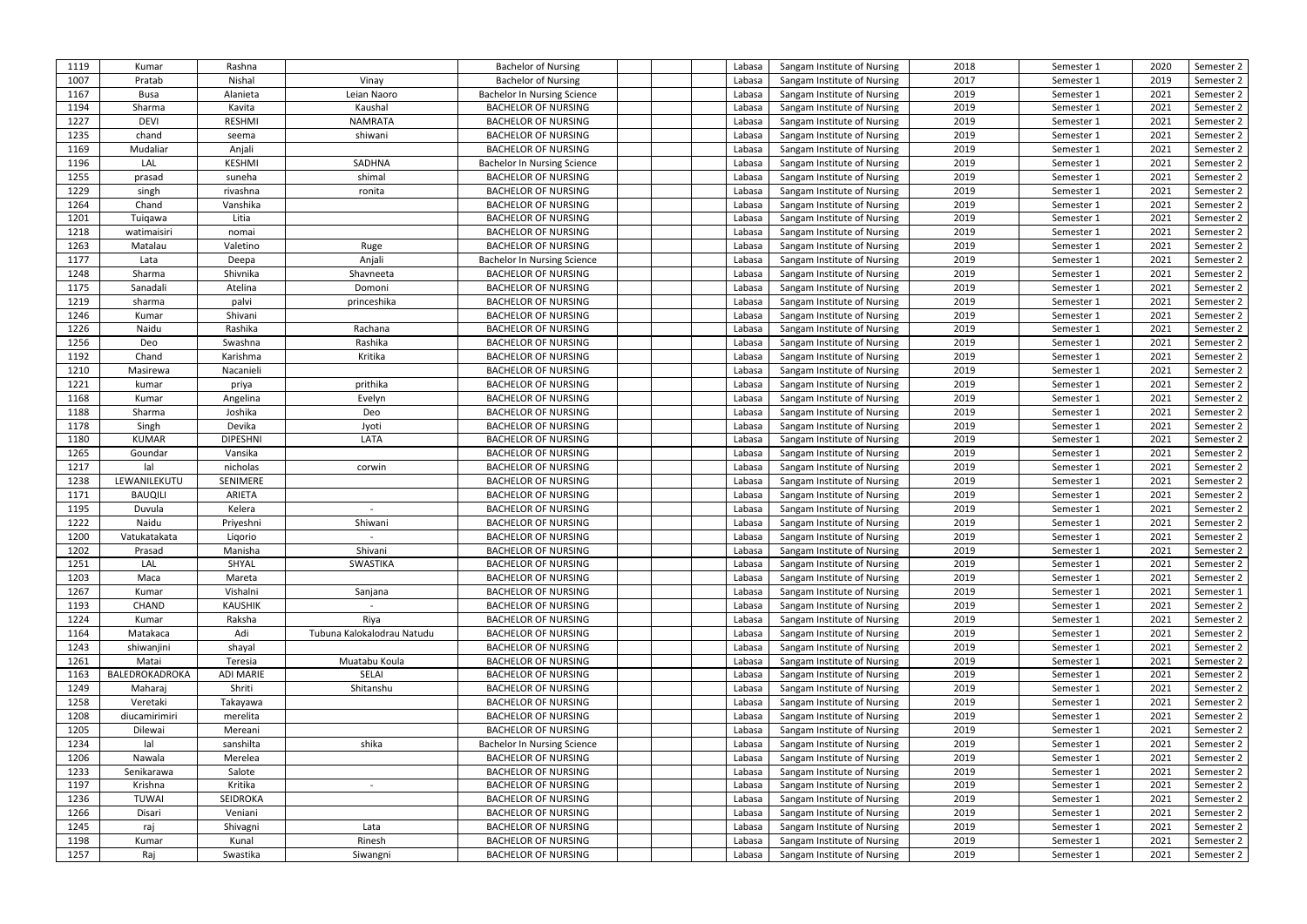| 1214   | Chand            | Neha             | Nitika           | <b>BACHELOR OF NURSING</b>         | Labasa | Sangam Institute of Nursing | 2019 | Semester 1  | 2021 | Semester 2  |
|--------|------------------|------------------|------------------|------------------------------------|--------|-----------------------------|------|-------------|------|-------------|
| 1259   | <b>MALUKA</b>    | <b>TARAIVINI</b> |                  | <b>BACHELOR OF NURSING</b>         | Labasa | Sangam Institute of Nursing | 2019 | Semester 1  | 2021 | Semester 2  |
| 1213   | Lal              | Neha             | Namrata          | <b>BACHELOR OF NURSING</b>         | Labasa | Sangam Institute of Nursing | 2019 | Semester 1  | 2021 | Semester 2  |
|        | CHAND            | SHARNEEL         | SALESH           | <b>BACHELOR BRIDGING PROGRAM</b>   | Labasa | Sangam Institute of Nursing | 2019 | Trimester 2 | 2019 | Trimester 3 |
|        | Chand            | Dipshikha        | Devi             | <b>BACHELOR OF NURSING</b>         | Labasa | Sangam Institute of Nursing | 2019 | Semester 1  | 2022 | Semester 2  |
| 1228   | Barma            | Rishay           | Ashneet          | <b>BACHELOR OF NURSING</b>         | Labasa | Sangam Institute of Nursing | 2019 | Semester 1  | 2021 | Semester 2  |
| 1211   | Ali              | Naimah           | Nuzhad           | <b>BACHELOR OF NURSING</b>         | Labasa | Sangam Institute of Nursing | 2019 | Semester 1  | 2021 | Semester 2  |
| 1247   | Sami             | Shivendra        |                  | <b>BACHELOR OF NURSING</b>         | Labasa | Sangam Institute of Nursing | 2019 | Semester 1  | 2021 | Semester 2  |
| 1262   | bolatini         | Toakasa          | Dikaravau Suraki | <b>BACHELOR OF NURSING</b>         | Labasa | Sangam Institute of Nursing | 2019 | Semester 1  | 2021 | Semester 2  |
| 1207   | DIBALEACAGI      | MERELESITA       |                  | <b>BACHELOR OF NURSING</b>         | Labasa | Sangam Institute of Nursing | 2019 | Semester 1  | 2021 | Semester 2  |
| 1190   | devi             | kajal            | Arishma          | <b>BACHELOR OF NURSING</b>         | Labasa | Sangam Institute of Nursing | 2019 | Semester 1  | 2021 | Semester 2  |
| 1239   | <b>TAIVOCE</b>   | <b>SERA</b>      | MATELUMA         | <b>BACHELOR OF NURSING</b>         |        |                             | 2019 |             | 2021 |             |
|        |                  |                  |                  |                                    | Labasa | Sangam Institute of Nursing | 2019 | Semester 1  |      | Semester 2  |
| 1254   | Lata             | Suman            | Shiwani          | <b>BACHELOR OF NURSING</b>         | Labasa | Sangam Institute of Nursing |      | Semester 1  | 2021 | Semester 2  |
| 1162   | Chand            | Achal            | Archana          | <b>BACHELOR OF NURSING</b>         | Labasa | Sangam Institute of Nursing | 2019 | Semester 2  | 2021 | Semester 2  |
| 1225   | Prasad           | Raksha           | Shaista          | <b>Bachelor In Nursing Science</b> | Labasa | Sangam Institute of Nursing | 2019 | Semester 1  | 2021 | Semester 2  |
| 1183   | Mohammed         | Faeeza           | Farhaana         | <b>BACHELOR OF NURSING</b>         | Labasa | Sangam Institute of Nursing | 2019 | Semester 1  | 2021 | Semester 2  |
| 1185   | Chand            | Himitash         | Harish           | <b>BACHELOR OF NURSING</b>         | Labasa | Sangam Institute of Nursing | 2019 | Semester 1  | 2021 | Semester 2  |
| 1244   | Kumar            | Shikha           | Shaagrikha       | <b>BACHELOR OF NURSING</b>         | Labasa | Sangam Institute of Nursing | 2019 | Semester 1  | 2021 | Semester 2  |
| 1176   | TUIWAINUNU       | <b>BASEVA</b>    | LEBA             | <b>BACHELOR OF NURSING</b>         | Labasa | Sangam Institute of Nursing | 2019 | Semester 1  | 2021 | Semester 2  |
| 1237   | Nate             | Semi             | Lewenirabe       | <b>Bachelor In Nursing Science</b> | Labasa | Sangam Institute of Nursing | 2019 | Semester 1  | 2021 | Semester 2  |
| 1269   | Zakiya           | Zahara           |                  | <b>BACHELOR OF NURSING</b>         | Labasa | Sangam Institute of Nursing | 2019 | Semester 1  | 2021 | Semester 2  |
| 1268   | Ali              | Waseem           | Nawaz            | <b>BACHELOR OF NURSING</b>         | Labasa | Sangam Institute of Nursing | 2019 | Semester 1  | 2021 | Semester 2  |
| 1223   | Toga             | Raijeli          | Natui            | <b>BACHELOR OF NURSING</b>         | Labasa | Sangam Institute of Nursing | 2019 | Semester 1  | 2021 | Semester 2  |
| 1184   | hussain          | fareeza          | fareesha         | <b>BACHELOR OF NURSING</b>         | Labasa | Sangam Institute of Nursing | 2019 | Semester 1  | 2021 | Semester 2  |
| 1182   | Pillay           | Elice            | Shristina        | <b>BACHELOR OF NURSING</b>         | Labasa | Sangam Institute of Nursing | 2019 | Semester 1  | 2021 | Semester 2  |
| 1179   | Naio             | Dionisi          |                  | <b>BACHELOR OF NURSING</b>         | Labasa | Sangam Institute of Nursing | 2019 | Semester 1  | 2021 | Semester 2  |
| 1231   | Volavolaiaditara | Saipora          | Tauga            | <b>BACHELOR OF NURSING</b>         | Labasa | Sangam Institute of Nursing | 2019 | Semester 1  | 2021 | Semester 2  |
| 1242   | lal              | shayal           | shivika          | <b>BACHELOR OF NURSING</b>         | Labasa | Sangam Institute of Nursing | 2019 | Semester 1  | 2021 | Semester 2  |
| 1189   | Katonibau        | Jovilisi         |                  | <b>BACHELOR OF NURSING</b>         | Labasa | Sangam Institute of Nursing | 2019 | Semester 1  | 2021 | Semester 2  |
| 1240   | Lal              | Shajineel        | Sanjesh          | <b>Bachelor In Nursing Science</b> | Labasa | Sangam Institute of Nursing | 2019 | Semester 1  | 2021 | Semester 2  |
| 1230   | Turagavou        | Saimone          | Junior           | <b>BACHELOR OF NURSING</b>         | Labasa | Sangam Institute of Nursing | 2019 | Semester 1  | 2021 | Semester 2  |
| 1187   | Kauata           | Jieni            | Tipo             | <b>BACHELOR OF NURSING</b>         | Labasa | Sangam Institute of Nursing | 2019 | Semester 1  | 2021 | Semester 2  |
| 1327   | <b>SINGH</b>     | <b>RASHNA</b>    | RAKTISHNA        | <b>BACHELOR OF NURSING</b>         | Labasa | Sangam Institute of Nursing | 2020 | Semester 1  | 2022 | Semester 2  |
| 1330   | SHARMA           | RESHIKKA         | SHEHAN           | <b>BACHELOR OF NURSING</b>         | Labasa | Sangam Institute of Nursing | 2020 | Semester 1  | 2022 | Semester 2  |
| 1281   | CHAND            | <b>ANJALIN</b>   | <b>ASHIKA</b>    | <b>BACHELOR OF NURSING</b>         | Labasa | Sangam Institute of Nursing | 2020 | Semester 1  | 2022 | Semester 2  |
| 1287   | SINGH            | <b>GURVINDAR</b> | <b>JEET</b>      | <b>BACHELOR OF NURSING</b>         | Labasa | Sangam Institute of Nursing | 2020 | Semester 1  | 2022 | Semester 2  |
| 1316   | <b>NAIDU</b>     | <b>NIMISH</b>    | <b>BHAVISHA</b>  | <b>BACHELOR OF NURSING</b>         | Labasa | Sangam Institute of Nursing | 2020 | Semester 1  | 2022 | Semester 2  |
| 1352   | Masicola         | Suluweti         |                  | <b>BACHELOR OF NURSING</b>         | Labasa | Sangam Institute of Nursing | 2020 | Semester 1  | 2022 | Semester 2  |
| 1356   | <b>DULUABOLA</b> | VALERIA          | RAVIRI           | <b>BACHELOR OF NURSING</b>         | Labasa | Sangam Institute of Nursing | 2020 | Semester 1  | 2022 | Semester 2  |
| 719556 | Balala           | Timaleti         |                  | <b>BACHELOR OF NURSING</b>         | Labasa | Sangam Institute of Nursing | 2020 | Semester 1  | 2022 | Semester 2  |
| 1305   | VEREAVAU         | LUSIANA          |                  | <b>BACHELOR OF NURSING</b>         | Labasa | Sangam Institute of Nursing | 2020 | Semester 1  | 2022 | Semester 2  |
| 1296   | <b>CHETTY</b>    | KAJAL            | <b>KRISTENA</b>  | <b>BACHELOR OF NURSING</b>         | Labasa | Sangam Institute of Nursing | 2020 | Semester 1  | 2022 | Semester 2  |
| 1322   | PRASAD           | PRIYANKA         | SHIYANI          | <b>BACHELOR OF NURSING</b>         | Labasa | Sangam Institute of Nursing | 2020 | Semester 1  | 2022 | Semester 2  |
| 1294   | CHAND            | KAJAL            | KARISHMA         | <b>BACHELOR OF NURSING</b>         | Labasa | Sangam Institute of Nursing | 2020 | Semester 1  | 2022 | Semester 2  |
| 1331   | <b>SINGH</b>     | SAIYAL           | SIWANI           | <b>BACHELOR OF NURSING</b>         | Labasa | Sangam Institute of Nursing | 2020 | Semester 1  | 2022 | Semester 2  |
| 1321   | lata             | priya            |                  | <b>BACHELOR OF NURSING</b>         | Labasa | Sangam Institute of Nursing | 2020 | Semester 1  | 2022 | Semester 2  |
| 1292   | DURINAVATU       | <b>JEKOPE</b>    |                  | <b>BACHELOR OF NURSING</b>         | Labasa | Sangam Institute of Nursing | 2020 | Semester 1  | 2022 | Semester 2  |
|        | CHAND            |                  | <b>NITIKA</b>    |                                    |        |                             | 2020 |             |      |             |
| 1314   |                  | NEHA             |                  | <b>BACHELOR OF NURSING</b>         | Labasa | Sangam Institute of Nursing |      | Semester 1  | 2022 | Semester 2  |
| 1307   | <b>FRANCIS</b>   | MARGRET<br>SEINI | <b>BELKIN</b>    | <b>BACHELOR OF NURSING</b>         | Labasa | Sangam Institute of Nursing | 2020 | Semester 1  | 2022 | Semester 2  |
| 738502 | <b>TINAIKORO</b> |                  |                  | <b>BACHELOR OF NURSING</b>         | Labasa | Sangam Institute of Nursing | 2020 | Semester 1  | 2022 | Semester 2  |
|        | POOJA            | SHANJIUNI        |                  | <b>BACHELOR OF NURSING</b>         | Labasa | Sangam Institute of Nursing | 2020 | Semester 1  | 2022 | Semester 2  |
| 1326   | PRASAD           | RAJNEEL          |                  | <b>BACHELOR OF NURSING</b>         | Labasa | Sangam Institute of Nursing | 2020 | Semester 1  | 2022 | Semester 2  |
| 1317   | Bula             | Olivia           | Senikarawa       | <b>BACHELOR OF NURSING</b>         | Labasa | Sangam Institute of Nursing | 2020 | Semester 1  | 2022 | Semester 2  |
| 1349   | CHAND            | SHWETA           |                  | <b>BACHELOR OF NURSING</b>         | Labasa | Sangam Institute of Nursing | 2020 | Semester 1  | 2022 | Semester 2  |
| 1274   | <b>DAUTEI</b>    | ADI LUSEANE      | <b>RAI FINAU</b> | <b>BACHELOR OF NURSING</b>         | Labasa | Sangam Institute of Nursing | 2020 | Semester 1  | 2022 | Semester 2  |
| 1382   | <b>TUKI</b>      | <b>SULUETI</b>   |                  | <b>BACHELOR OF NURSING</b>         | Labasa | Sangam Institute of Nursing | 2020 | Semester 1  | 2022 | Semester 2  |
| 1289   | LOMANI           | <b>IMERI</b>     | NAVUGA           | <b>BACHELOR OF NURSING</b>         | Labasa | Sangam Institute of Nursing | 2020 | Semester 1  | 2022 | Semester 2  |
| 1313   | Mufida           | Nazakat          |                  | <b>BACHELOR OF NURSING</b>         | Labasa | Sangam Institute of Nursing | 2020 | Semester 1  | 2022 | Semester 2  |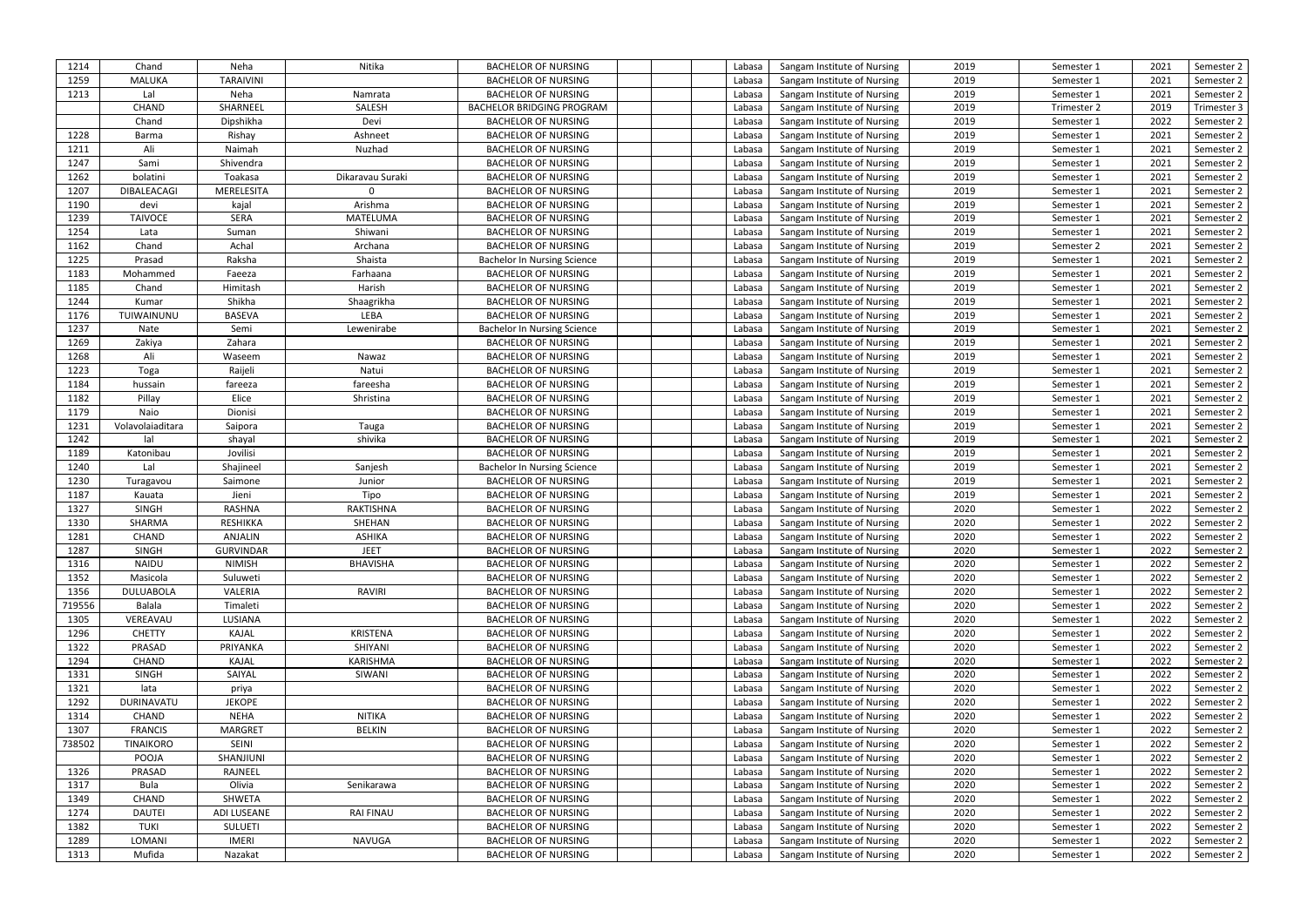| 1370         | PADAYACHI      | <b>BHAVISHNA</b>      | <b>BHAVNA</b>              | <b>BACHELOR OF NURSING</b>                               | Labasa           | Sangam Institute of Nursing                                | 2020 | Semester 1               | 2022 | Semester 2               |
|--------------|----------------|-----------------------|----------------------------|----------------------------------------------------------|------------------|------------------------------------------------------------|------|--------------------------|------|--------------------------|
| 1277         | Griffen        | Alanieta              | Senitovu                   | <b>BACHELOR OF NURSING</b>                               | Labasa           | Sangam Institute of Nursing                                | 2020 | Semester 1               | 2022 | Semester 2               |
| 1306         | Uluilakeba     | Marcellin             | Nora                       | <b>BACHELOR OF NURSING</b>                               | Labasa           | Sangam Institute of Nursing                                | 2020 | Semester 1               | 2022 | Semester 2               |
| 1328         | CHAND          | RAVITESH              |                            | <b>BACHELOR OF NURSING</b>                               | Labasa           | Sangam Institute of Nursing                                | 2020 | Semester 1               | 2022 | Semester 2               |
| 1341         | PRASAD         | SHALVESHNI            | ARTI                       | <b>BACHELOR OF NURSING</b>                               | Labasa           | Sangam Institute of Nursing                                | 2020 | Semester 1               | 2022 | Semester 2               |
| 1357         | LAL            | VASHNEET              |                            | <b>BACHELOR OF NURSING</b>                               | Labasa           | Sangam Institute of Nursing                                | 2020 | Semester 1               | 2022 | Semester 2               |
| 1362         | Adi            | Salote                |                            | <b>BACHELOR OF NURSING</b>                               | Labasa           | Sangam Institute of Nursing                                | 2020 | Semester 1               | 2022 | Semester 2               |
| 1348         | <b>DEVI</b>    | SHIWASHNA             | SWASTIKA                   | <b>BACHELOR OF NURSING</b>                               | Labasa           | Sangam Institute of Nursing                                | 2020 | Semester 1               | 2022 | Semester 2               |
| 1358         | RAIWAI         | VINAISI               |                            | <b>BACHELOR OF NURSING</b>                               | Labasa           | Sangam Institute of Nursing                                | 2020 | Semester 1               | 2022 | Semester 2               |
| 1385         | <b>TOGA</b>    | SEREIMA               | <b>GINIGINI</b>            | <b>BACHELOR OF NURSING</b>                               | Labasa           | Sangam Institute of Nursing                                | 2020 | Semester 1               | 2022 | Semester 2               |
| 1329         | Lata           | Reesha                | Rashna                     | <b>BACHELOR OF NURSING</b>                               | Labasa           | Sangam Institute of Nursing                                | 2020 | Semester 1               | 2022 | Semester 2               |
| 1368         | SHARMA         | ANJILEEN              |                            | <b>BACHELOR OF NURSING</b>                               | Labasa           | Sangam Institute of Nursing                                | 2020 | Semester 1               | 2022 | Semester 2               |
| 1344         | CHAND          | SHELVIN               |                            | <b>BACHELOR OF NURSING</b>                               | Labasa           | Sangam Institute of Nursing                                | 2020 | Semester 1               | 2022 | Semester 2               |
| 1339         | BI             | SHAHEEN               | <b>SHAHANA</b>             | <b>BACHELOR OF NURSING</b>                               | Labasa           | Sangam Institute of Nursing                                | 2020 | Semester 1               | 2022 | Semester 2               |
| 1324         | <b>GOUNDAR</b> | <b>NEHA</b>           | NITIKA                     | <b>BACHELOR OF NURSING</b>                               | Labasa           | Sangam Institute of Nursing                                | 2020 | Semester 1               | 2022 | Semester 2               |
| 1365         | LEWENILOVO     | ADI TAGIMOUCIA        | SAUBULICAKAU YAVALANAVANUA | <b>BACHELOR OF NURSING</b>                               | Labasa           | Sangam Institute of Nursing                                | 2020 | Semester 1               | 2022 | Semester 2               |
| 1359         | SOLE           | <b>VIRISILA</b>       | <b>ANDER VANIA</b>         | <b>BACHELOR OF NURSING</b>                               | Labasa           | Sangam Institute of Nursing                                | 2020 | Semester 1               | 2022 | Semester 2               |
| 1340         | PRASAD         | SHAIRAL               | SHIVANGNI                  | <b>BACHELOR OF NURSING</b>                               | Labasa           | Sangam Institute of Nursing                                | 2020 | Semester 1               | 2022 | Semester 2               |
| 1367         | yalodina       | ana                   | ramodo                     | <b>BACHELOR OF NURSING</b>                               | Labasa           | Sangam Institute of Nursing                                | 2020 | Semester 1               | 2022 | Semester 2               |
| 1295         | <b>NAICKER</b> | KAJAL                 | <b>KAVITA</b>              | <b>BACHELOR OF NURSING</b>                               | Labasa           | Sangam Institute of Nursing                                | 2020 | Semester 1               | 2022 | Semester 2               |
| 1369         | CHAND          | <b>AVINASH</b>        | <b>AVISH</b>               | <b>BACHELOR OF NURSING</b>                               | Labasa           | Sangam Institute of Nursing                                | 2020 | Semester 1               | 2022 | Semester 2               |
| 1377         | SAMI           | <b>NEETAL</b>         | <b>NITIKA</b>              | <b>BACHELOR OF NURSING</b>                               | Labasa           | Sangam Institute of Nursing                                | 2020 | Semester 1               | 2022 | Semester 2               |
| 1291         | RAO            | <b>JANWI</b>          | <b>MANISHA</b>             |                                                          |                  |                                                            | 2020 |                          | 2022 |                          |
| 1293         | NAICOVITABUA   | <b>JOSIVINA</b>       | <b>BOLAI</b>               | <b>BACHELOR OF NURSING</b><br><b>BACHELOR OF NURSING</b> | Labasa<br>Labasa | Sangam Institute of Nursing<br>Sangam Institute of Nursing | 2020 | Semester 1<br>Semester 1 | 2022 | Semester 2<br>Semester 2 |
|              | <b>FOTU</b>    | LAISA                 | TOKOVOU                    |                                                          | Labasa           |                                                            | 2020 |                          | 2022 |                          |
| 1372<br>1338 | PADYACHI       | <b>SENISH</b>         | <b>KRISHNA</b>             | <b>BACHELOR OF NURSING</b><br><b>BACHELOR OF NURSING</b> | Labasa           | Sangam Institute of Nursing                                | 2020 | Semester 1               | 2022 | Semester 2               |
| 1279         | <b>CHAND</b>   | SHAMAL                | SHIVNAY                    | <b>BACHELOR OF NURSING</b>                               |                  | Sangam Institute of Nursing                                | 2020 | Semester 1               | 2022 | Semester 2               |
|              |                |                       |                            |                                                          | Labasa           | Sangam Institute of Nursing                                |      | Semester 1               |      | Semester 2               |
| 1299         | <b>NANDANI</b> | LATCHMI<br>DEEPANJALI |                            | <b>BACHELOR OF NURSING</b>                               | Labasa           | Sangam Institute of Nursing                                | 2020 | Semester 1               | 2022 | Semester 2               |
| 1284         | <b>NAND</b>    |                       |                            | <b>BACHELOR OF NURSING</b>                               | Labasa           | Sangam Institute of Nursing                                | 2020 | Semester 1               | 2022 | Semester 2               |
| 1319         | KURUYABAKI     | <b>MEREWAI</b>        | SIKIREWA                   | <b>BACHELOR OF NURSING</b>                               | Labasa           | Sangam Institute of Nursing                                | 2020 | Semester 1               | 2022 | Semester 2               |
| 1297         | <b>KARO</b>    | <b>KATARINA</b>       |                            | <b>BACHELOR OF NURSING</b>                               | Labasa           | Sangam Institute of Nursing                                | 2020 | Semester 1               | 2022 | Semester 2               |
| 1311         | <b>KUMAR</b>   | <b>MONISHKA</b>       |                            | <b>BACHELOR OF NURSING</b>                               | Labasa           | Sangam Institute of Nursing                                | 2020 | Semester 1               | 2022 | Semester 2               |
| 1325         | WAQAVUNI       | RAFAELA               |                            | <b>BACHELOR OF NURSING</b>                               | Labasa           | Sangam Institute of Nursing                                | 2020 | Semester 1               | 2022 | Semester 2               |
| 1350         | MASIREWA       | SITERI                | SIVOI                      | <b>BACHELOR OF NURSING</b>                               | Labasa           | Sangam Institute of Nursing                                | 2020 | Semester 1               | 2022 | Semester 2               |
| 1345         | <b>CHETTY</b>  | SHELVIN               |                            | <b>BACHELOR OF NURSING</b>                               | Labasa           | Sangam Institute of Nursing                                | 2020 | Semester 1               | 2022 | Semester 2               |
| 1376         | PANIKAR        | <b>DISHIKA</b>        | <b>DIKSHA</b>              | <b>BACHELOR OF NURSING</b>                               | Labasa           | Sangam Institute of Nursing                                | 2020 | Semester 1               | 2022 | Semester 2               |
| 1302         | RABALETA       | LITIA                 | <b>TINANI</b>              | <b>BACHELOR OF NURSING</b>                               | Labasa           | Sangam Institute of Nursing                                | 2020 | Semester 1               | 2022 | Semester 2               |
| 1285         | SEN            | AMAN                  | <b>ATTAR</b>               | <b>BACHELOR OF NURSING</b>                               | Labasa           | Sangam Institute of Nursing                                | 2020 | Semester 1               | 2022 | Semester 2               |
| 1346         | CHAND          | SHESNA                | SHIVANIA                   | <b>BACHELOR OF NURSING</b>                               | Labasa           | Sangam Institute of Nursing                                | 2020 | Semester 1               | 2022 | Semester 2               |
| 1272         | <b>DEVI</b>    | <b>ACHAL</b>          | AMISHA                     | <b>BACHELOR OF NURSING</b>                               | Labasa           | Sangam Institute of Nursing                                | 2020 | Semester 1               | 2022 | Semester 2               |
| 1360         | Senibai        | Alanieta              | $\overline{\phantom{a}}$   | <b>BACHELOR OF NURSING</b>                               | Labasa           | Sangam Institute of Nursing                                | 2020 | Semester 1               | 2022 | Semester 2               |
| 1384         | LIKUBIAU       | <b>VERINA</b>         |                            | <b>BACHELOR OF NURSING</b>                               | Labasa           | Sangam Institute of Nursing                                | 2020 | Semester 1               | 2022 | Semester 2               |
| 1315         | chand          | neha                  | nitika                     | <b>BACHELOR OF NURSING</b>                               | Labasa           | Sangam Institute of Nursing                                | 2020 | Semester 1               | 2022 | Semester 2               |
| 1374         | DIVAKAMAU      | MERESIANA             |                            | <b>BACHELOR OF NURSING</b>                               | Labasa           | Sangam Institute of Nursing                                | 2020 | Semester 1               | 2022 | Semester 2               |
| 1300         | MAHARAJ        | PRIANKA               |                            | <b>BACHELOR OF NURSING</b>                               | Labasa           | Sangam Institute of Nursing                                | 2020 | Semester 1               | 2022 | Semester 2               |
| 1275         | <b>ALEFINA</b> | ADI                   | SEMAVANUA                  | <b>BACHELOR OF NURSING</b>                               | Labasa           | Sangam Institute of Nursing                                | 2020 | Semester 1               | 2022 | Semester 2               |
| 1273         | Devi           | Achal                 | Ashni                      | <b>BACHELOR OF NURSING</b>                               | Labasa           | Sangam Institute of Nursing                                | 2020 | Semester 1               | 2022 | Semester 2               |
| 1318         | MASEU          | PILISE                |                            | <b>BACHELOR OF NURSING</b>                               | Labasa           | Sangam Institute of Nursing                                | 2020 | Semester 1               | 2022 | Semester 2               |
| 1351         | kumar          | sonal                 |                            | <b>BACHELOR OF NURSING</b>                               | Labasa           | Sangam Institute of Nursing                                | 2020 | Semester 1               | 2022 | Semester 2               |
| 1361         | BI             | ZAFREEN               | <b>SHAHIN</b>              | <b>BACHELOR OF NURSING</b>                               | Labasa           | Sangam Institute of Nursing                                | 2020 | Semester 1               | 2022 | Semester 2               |
| 1343         | BIBI           | SHAZREEN              | ZAENA                      | <b>BACHELOR OF NURSING</b>                               | Labasa           | Sangam Institute of Nursing                                | 2020 | Semester 1               | 2022 | Semester 2               |
| 1354         | AISEA          | <b>TAUSIE</b>         | ROSARINE                   | <b>BACHELOR OF NURSING</b>                               | Labasa           | Sangam Institute of Nursing                                | 2020 | Semester 1               | 2022 | Semester 2               |
| 1335         | PRASAD         | <b>KRISHAL</b>        | KRISHNEEL                  | <b>BACHELOR OF NURSING</b>                               | Labasa           | Sangam Institute of Nursing                                | 2020 | Semester 1               | 2022 | Semester 2               |
| 1308         | DAUREWA        | MARYANNE              | SERA BAINIVALU             | <b>BACHELOR OF NURSING</b>                               | Labasa           | Sangam Institute of Nursing                                | 2020 | Semester 1               | 2022 | Semester 2               |
| 1375         | MATAINISIGA    | MILIAKERE             |                            | <b>BACHELOR OF NURSING</b>                               | Labasa           | Sangam Institute of Nursing                                | 2020 | Semester 1               | 2022 | Semester 2               |
| 1288         | <b>IQBAL</b>   | <b>HANIYA</b>         | NAZIYAT                    | <b>BACHELOR OF NURSING</b>                               | Labasa           | Sangam Institute of Nursing                                | 2020 | Semester 1               | 2022 | Semester 2               |
| 1282         | Naisarani      | Apisai                |                            | <b>BACHELOR OF NURSING</b>                               | Labasa           | Sangam Institute of Nursing                                | 2020 | Semester 1               | 2022 | Semester 2               |
| 1298         | PRASAD         | KAVISH                | <b>ADITYA</b>              | <b>BACHELOR OF NURSING</b>                               | Labasa           | Sangam Institute of Nursing                                | 2020 | Semester 1               | 2022 | Semester 2               |
|              |                |                       |                            |                                                          |                  |                                                            |      |                          |      |                          |